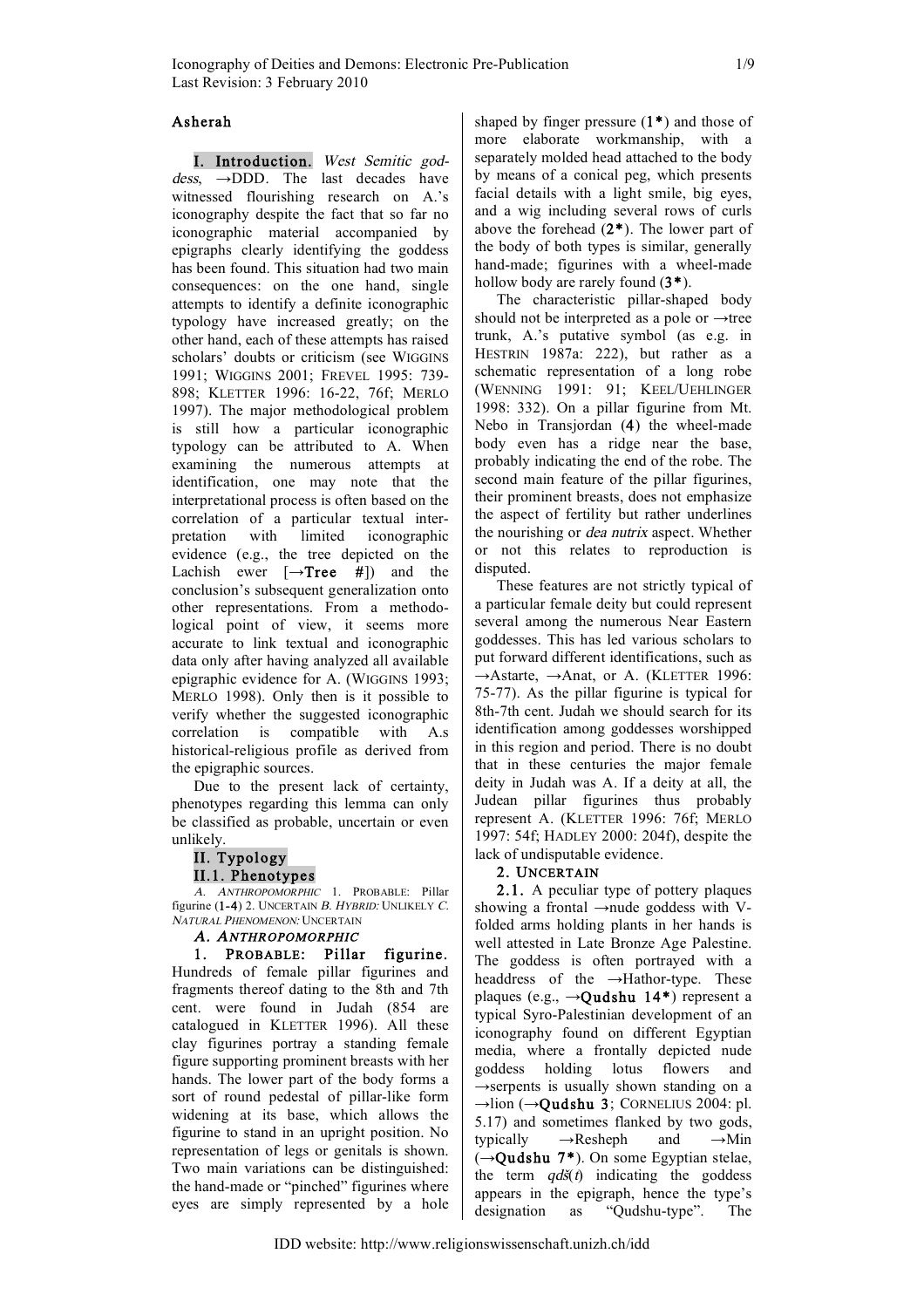distinctive features of the Palestinian plaque figurines are nudity, frontal representation, and association with plants. Other elements, such as the lion on which the goddess may stand (e.g., on two plaques found at Tel Ḥarasim [→Qudshu 4\*-5]), are not distinctive. The explicit nudity of the goddess and the association with plants emphasize the aspects of fertility and vitality. These general characteristics are not sufficient to identify the goddess with A.

The identification of Palestinian "Qudshu-type" plaque figurines with A. is mainly based on the hypothetical premise that the term qd<sup>š</sup> in Ugaritic is an epithet of the goddess Atiratu (CROSS 1973: 33; MAIER 1986: 90f; more cautiously HADLEY 2000: 47-49). However, all the passages quoted to corroborate such a hypothesis can receive better and alternative interpretations (WIGGINS 1991: 387-389; MERLO 1997: 49f; DEL OLMO LETE/SANMARTÍN 1996- 2000: 363f). The name of the goddess portrayed by the Palestinian "Qudshu-type" plaque figurines cannot be inferred with absolute certainty at present.

2.2. Some representations of the former type  $(\rightarrow Qudshu$  4\*-5, 8\*-9\*) can be included into a more general iconographic category representing a nude goddess standing on animals. Examples are attested throughout the ancient Near East during the Late Bronze Age, both in Mesopotamia and Syro-Palestine as well as in Egypt (mainly 19th dyn.). Only few examples of this type have been found in Palestine/Israel, among them the above-mentioned plaques from Tel Ḥarasim. A bronze applique from a Late Bronze Age tomb at Acco  $(\rightarrow$ Qudshu 10) depicts a nude goddess with a horned Hathoric headdress standing on a lion and holding lotus plants in her hands. A variation of this figure appears on a clay mould for a plaque from Tel Qarnayim (→Qudshu 8\*), produced locally in Egyptian style, which portrays a nude frontal goddess wearing a long wig, standing on a horse and flanked by two male figures, probably gods. A nude goddess holding two lotus flowers in each hand and standing on a →horse is shown on a gold leaf plaque from Lachish  $(\rightarrow$ Qudshu 9<sup>\*</sup>). Often identified with  $\rightarrow$ Astarte (e.g., HADLEY 2000: 163), this goddess wears an elaborated headdress and a crown.

In past studies the nude goddess standing on a lion has been identified with Astarte,  $\rightarrow$ Anat, Qudshu, or A. (see CORNELIUS 1993). The identification with A. is based upon the allegedly intimate connection between A. and the lion. This supposed association is grounded on the fact that some "Qudshu-type" plaques (see above) depict the goddess standing on a lion, and on the personal name  $\delta$ bdlb<sup>2</sup>t engraved on the arrow heads from el-Khadr, supposed to contain the archaic epithet of the goddess Atiratu "Lion (Lady)" (e.g., CROSS 1973: 33, quoted by numerous scholars). However, these correlations are ungrounded, because neither the "Qudshutype" plaques (see above and WIGGINS 1991: 387-389) nor the epithet can be definitely related to A. (WIGGINS 1991: 390f; MERLO 1997: 51f; KEEL/UEHLINGER 1998: 126-128 with n. 8).

2.3. On some items representing the "Qudshu-type" the nude goddess is shown holding animals on either side, i.e. according to a convention usually termed →"Mistress-of-animals". Among the most relevant are a mid-18th cent. Old Syrian cylinder seal  $(\rightarrow$ Mistress-of-animals 3\*) and the 14th-cent. gold pendant from Minet el-Beida (→Mistress-of-animals 4\*). Both depict a nude goddess standing on a lion and holding two →caprids in her hands. The latter shows next to her the  $\rightarrow$ storm god armed with a spear. The hypothesis according to which the "Qudshutype Mistress-of-animals" can be identified with A. has led some scholars (HESTRIN 1987: 68-71; TAYLOR 1988: 560) to identify the nude female figure grasping two flanking lions in the lowest register of the 10th cent. cult stand at Tanaach  $(\rightarrow$ Mistress-of-animals § I) with A. In the light of the above, such an identification is not certain at all. BECK (1994) and KEEL/UEHLINGER (1998: 157f) have demonstrated that the overall iconography of the cult stand refers to the concept of a temple, whereby the opening in the second register is supposed to represent the entrance door to the temple, similarly to many other models of Near Eastern temple facades (see BRETSCHNEIDER 1991: 82, 145-149; WARD 1996). The lowest register, as well as the figures in other registers, signals the presence of a goddess in more general terms, who cannot be identified with certainty (note that STUCKEY 2002: 42 is inclined for an identification with Astarte; see KEEL/UEHLINGER 1998: 160).

2.4. A further proposal for the iconographic identification of A. was put forward after two fragments of female plaque figurines, probably made of the same mould, had been found near Aphek. The first fragment, dating to the 13th cent., comes from regular excavations (KOCHAVI 1990: 20, 38, fig. 17), while the more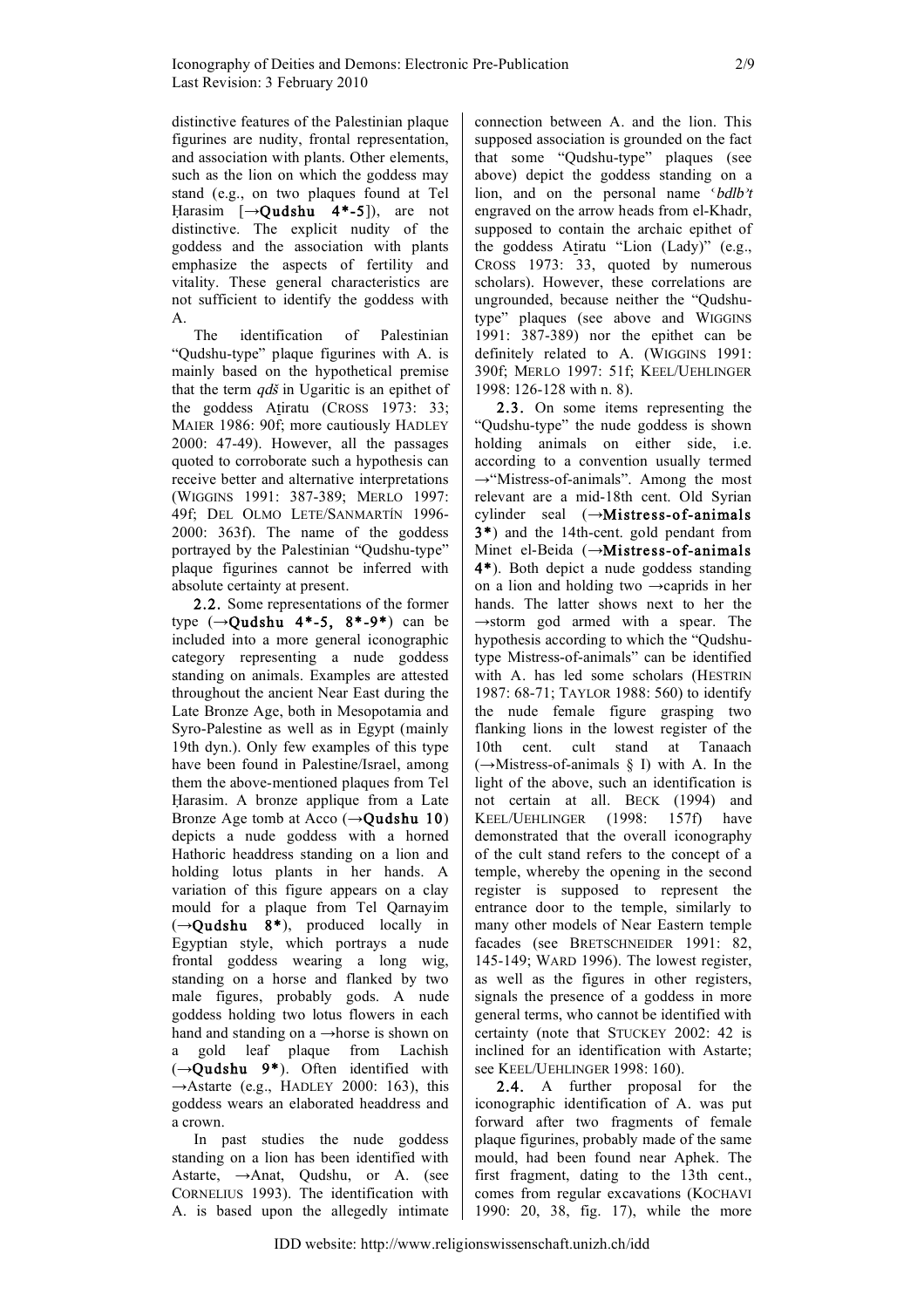complete one surfaced at Revadim, some 4,5 km east of Ekron  $\rightarrow$ **Mother [Levant,** Syria, Mesopotamia]  $#*)$ . The plaques depict a frontal nude goddess with shoulderlength hair who exposes her vagina, opening it with her fingers. She is suckling two babies and on both her thighs there is a palmette →tree flanked by two caprids. The plaque thus shows a combination of several fertility themes typical of a  $\rightarrow$ mother goddess. The emphasis on fertility has led some scholars to claim that this figure should be identified with A. (MARGALITH 1994; KEEL/UEHLINGER 1998: 74), since in Ugaritic texts Atiratu is mentioned in the act of breast-feeding two divinities (KTU 1.23 58-63), while according to other texts, Atiratu is allegedly called by the name <sup>r</sup>ḥmy meaning "womb" and has the epithet *qnyt* ilm "creatrix of the gods" (KTU 1.4 i 22, iii 26, 30, 35 etc.). However, the alleged identification of the breast-feeding goddess mentioned in KTU 1.23 58-63 with Atiratu is not certain at all (MERLO 1997: 46f). The correlation of rhmy and Atiratu is equally problematic, since the Ugaritic term rhmy has also been interpreted as the name of another, independent goddess (DAY 1986: 390) or as an epithet of Anat (XELLA 1973: 120f). Finally, Atiratu's epithet "creatrix of the gods" does not seem to highlight the aspect as "mother goddess"; it simply suggests that Atiratu was considered the "mother of the gods" in the same way as the god →El was considered the "father of the gods". From a religio-historical point of view, the conceptual step from "mother of the gods" to "mother goddess" is unjustified. In no mythological text from Ugarit does Atiratu appear to be closely connected either with either earth or female fertility (WIGGINS 1993: 70f; MERLO 1998: 64-67, 102f).

2.5. That ancient Near Eastern representations of trees may relate to goddesses since the 3rd mill. has been demonstrated by KEEL (1998: 20ff). Here, however, we should focus on its particular development in Palestine/Israel beginning in 18th cent. Dozens of Palestinian stamp seals depict a nude female figure associated with two twigs, which led SCHROER (1987; 1989: 92- 138) to call her "twig goddess"  $(\rightarrow$ Twig). These seals portray a nude and frontal female figure placing great emphasis on her erotic traits: e.g., an Egyptian scarab from Gezer dating to 1650-1550 (GIVEON 1985: 115, no. 16) portrays an Egyptian-style nude goddess stretching her arms out and holding two branches with her hands. On numerous other seals of the same period found in Palestine/Israel the nude goddess does hold

the two branches but is flanked by them, as for instance on the scarab from Lachish (TUFNELL et al. 1958: pl. 32:99) showing a nude goddess standing on an nb-sign with an Egyptian-style necklace and two big ears. The association of the twig with female fertility and more precisely with the vagina is even more evident on a scarab from Aphek (GIVEON 1988: pl. 4:44), where the pubic area of a standing nude goddess is represented by a big leaf. The link between the twig and the nude goddess, and in particular her vagina, highlights life-giving and erotic aspects typical of the mother earth  $(\rightarrow \text{Mother}, \rightarrow \text{Ptgyh})$ . Still, this evidence does not allow us to name the represented goddess with certainty. Drawing upon the fact that the only major female divinity worshipped in Palestine/Israel in the first mill. was A. and that in the OT she is associated with the tree, some scholars are inclined to hypothesize a connection between the "twig goddess" and A. already in that early period. In my opinion, there is no certainty in this regard mainly because of the great chronological gap (more radical criticism is expressed by FREVEL 1995: 780- 791).

2.6. UEHLINGER has recently suggested to identify a terracotta group acquired from the antiquities market (JEREMIAS 1993: pls. 6-7; KEEL 2005: 186f) as depicting the divine couple  $\rightarrow$ Yahweh and A. The group shows two anthropomorphic figures on a throne-podium (or chariot?) with four legs. One figure, bigger and bearded, is shown sitting and faces the viewer; the other, smaller figure, unbearded and thus potentially female, stands at his side and is slightly turned outwards. The two figures are flanked by others elements  $(\rightarrow sphinxes)$ or  $\rightarrow$ lions?), roughly depicted and only partially preserved. JEREMIAS interpreted this group as representing a warrior with his attendant (see 2 Kgs 9:25), or less probably, a royal couple, while UEHLINGER (1997: 149-152), who claims an 8th cent. date for the object, considers the relationship of the two figures to be reminiscent to the syntagm "Yahweh and his A." known from contemporary Israelite and Judahite inscriptions (see below). However appealing, the suggestion remains uncertain due to the impossibility to identify precisely the group's characters.

**B. HYBRID: UNLIKELY.** Two figures depicted frontally on pithos A from Kuntillet  $\Delta$ jrud ( $\rightarrow$ Bes #\*), overlapping the famous blessing *lyhwh šmrn wPšrth* "in front of Yahweh of Samaria and his A." (MERLO 1994: 28-36; RENZ 1995: 61; HADLEY 2000: 121-125) led SCHMIDT to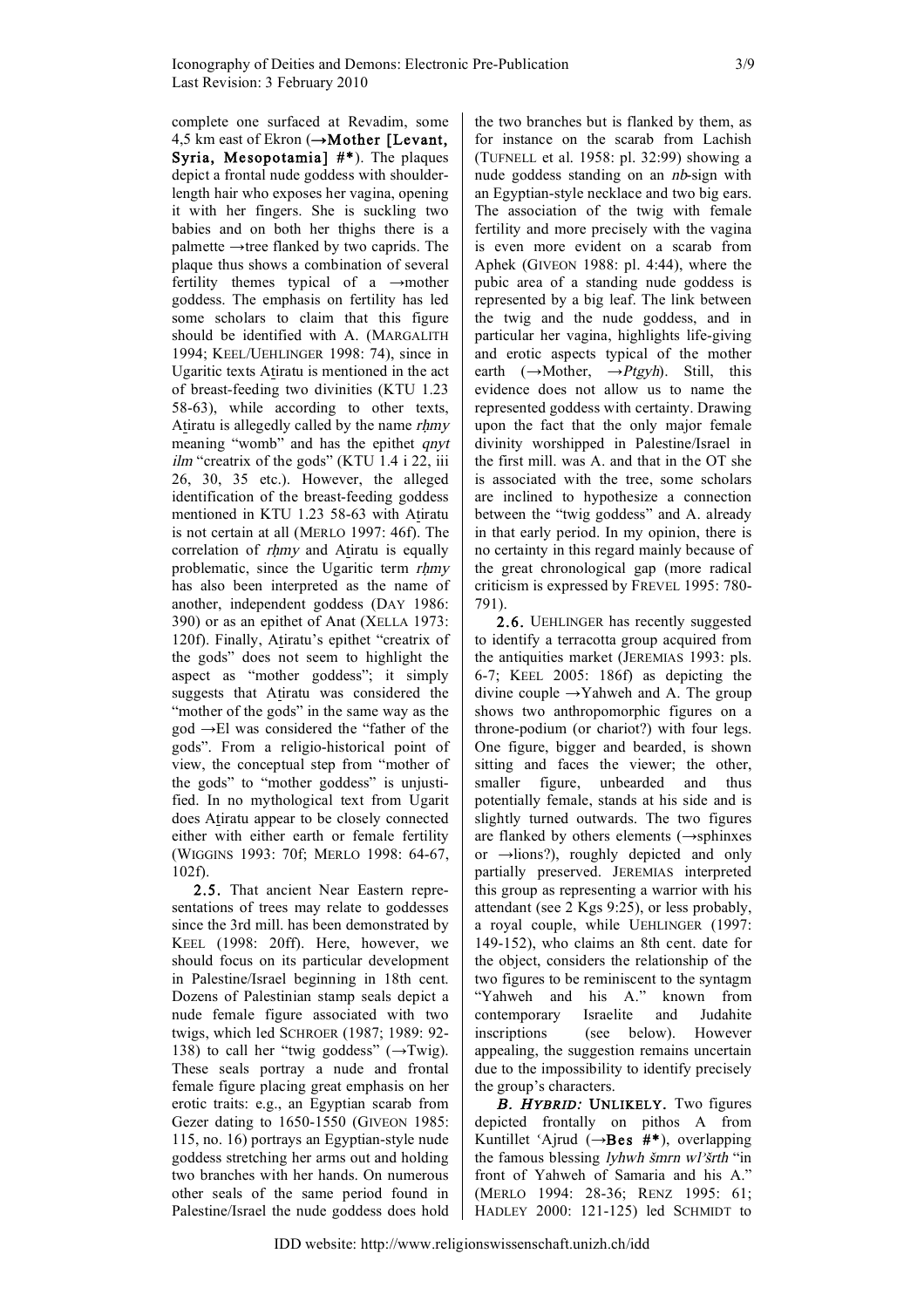claim a possible identification with the divine couple Yhwh and A. (1995: 96ff; 2003). SCHMIDT'S proposal relies on the assumptions that the inscription and the drawings are related to each other. In his opinion the overlapping of the two figures with the inscription mentioning "Yhwh and his Asherah" should be interpreted as a deliberate association. Accordingly, the two figures should be interpreted as male and female. Since the two figures are usually interpreted as  $\rightarrow$ Bes figures, SCHMIDT suggests that outside of Egypt these could be assimilated to other deities. In his opinion the two figures portray Yahweh and A. in a hybrid form with human and animal elements typical of Bes-like iconography. This hypothesis raises many objections: first of all, a relationship between the drawings and the inscriptions cannot be positively demonstrated and is usually denied (see BECK 1982; KEEL/UEHLINGER 1998: 240); second, there is no other evidence for an assimilation or connection of Bes figures with Yahweh; finally, the left Bes figure does not show any unambiguous indications of feminity (see KEEL/UEHLINGER 1998: 218f). It is thus hardly possible to identify the two figures as a couple.

C. NATURAL PHENOMENON: UN-CERTAIN. It has long been known that the widespread motif of the stylized →tree can assume a religious meaning and may, among other things, symbolize a female deity (see DANTHINE 1937: 152-164; for 1st mill. examples of the "sacred tree" in Palestinian territory and their religious meaning see STERN/MAGEN 2002: 52-54). The association of  $\rightarrow$ caprids flanking some sorts of stylized tree, attested already in the 3rd mill. (KEEL 1998: fig. 3) and during the Syrian Middle Bronze Age (KEEL 1998: fig. 13), becomes more consistent in Palestine during the Late Bronze Age. A Mitanni cylinder seal from Megiddo (→Nude godde ss #) shows a stylized tree flanked by two ibexes, a head and a  $\rightarrow$ fish appearing above a  $\rightarrow$ lion. The scene also shows a →nude goddess, praying worshipper, and →cherub standing by. The most outstanding Palestinian example of the association between a goddess and the stylized tree flanked by caprids is a jug from the Fosse temple of Lachish dated to the 13th cent. ( $\rightarrow$ Tree goddess #/Tree #). On the partially preserved shoulder of the jug an inscription reads *mtn šy*  $\lceil \frac{1}{y} \rceil$  *ty*  $\lceil \frac{1}{y} \rceil$  and various animals are represented, among which a stylized tree flanked by caprids just below the term  $\mathcal{U}t$  "goddess". According to some scholars this close proximity of the word  $\n *l*$  and the stylized tree is not accidental (HESTRIN 1987: 220; KEEL 1998: 33f). Numerous scholars have reached the conclusion that this stylized tree flanked by caprids might be identified with A., based on the hypothesis by CROSS (1954: 20, n. 17), according to which  $\frac{\partial f}{\partial t}$  can be paralleled with *ilt*, the latter being a standard epithet of the goddess Atiratu used in the Ugaritic texts (it should be noted that CROSS's reconstruction  $[rb]$ ty "my lady" in the gap of the inscription is also based on the alleged identification between  $\partial t$  and Atiratu). The identification of the stylized tree with A. (as in MAIER 1986: 166; HESTRIN 1987a; KEEL/UEHLINGER 1998: 72) assumes but does not test the original hypothesis formed by CROSS. Close analysis of the Ugaritic texts shows that ilt can also be an epithet of  $\rightarrow$ Anat (KTU 1.50 2-4) as well as of the goddess 'Attart (KTU 1.112) 25); moreover, it often appears as a common noun (KTU 1.39 11; 1.41 24; 1.87 26). Cross' hypothesis concerning the identification of ilt with A. cannot thus be confirmed by the Ugaritic texts (PARDEE 2000: 181f).

The motif of the stylized tree flanked by caprids also appears in the 3rd register of the above-mentioned cult stand from Taanach (LAPP 1969). However, also in this case there are difficulties in the identification of the goddess represented by it (see above).

Finally, the evidence of the famous painted storage jar (pithos) A from Kuntillet 'Ajrud (BECK 1982) should be considered. It shows on both sides a series of inscriptions as well as figures that do not form a coherent composition but rather a patchwork of various iconographic motifs, most of which are recurrent themes in ancient Near Eastern iconography. One of these motifs, painted just below the shoulder of the pithos, is a stylized tree flanked by two caprids above a lion  $(\rightarrow$ Tree goddess  $\#$ /[Caprid #]/Lion #). The famous inscription mentioning the blessing lyhwh šmrn wPšrth "in front of Yhwh of Samaria and his Asherah" (MERLO 1994: 28-36; RENZ 1995: 61; HADLEY 2000: 121-125) appears slightly below the handle on the opposite side of the pithos, alongside another series of motifs (including the above-mentioned Bes-type figures). Some scholars are inclined to connect the stylized tree flanked by caprids with A. mentioned in the inscription placed on the other side of the pithos, because the stylized tree flanked be caprids is traditionally associated with a female deity and because it is represented on a lion's back in a position similar to Qudshu-type iconography  $(\rightarrow$ Qudshu 4<sup>\*</sup>,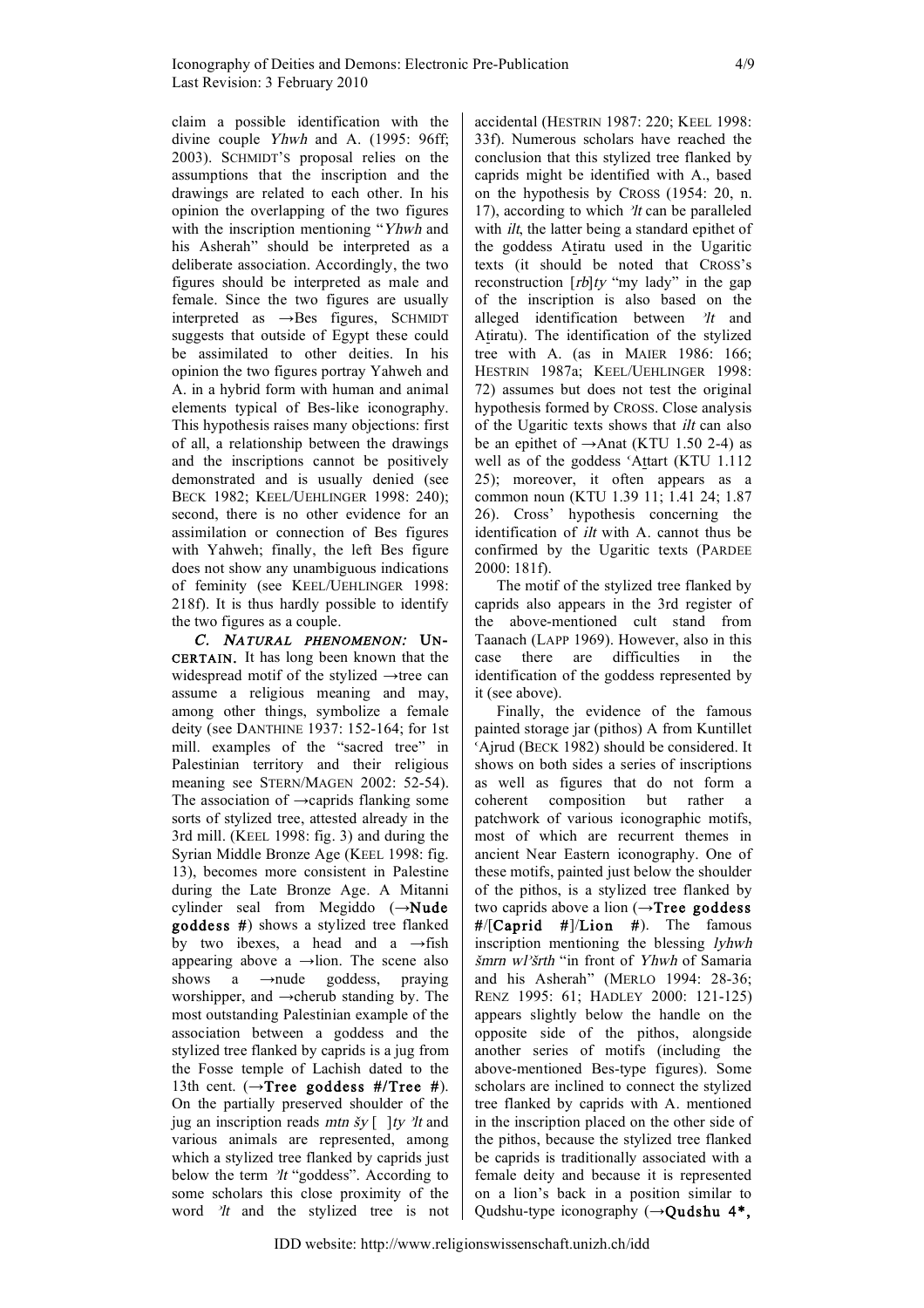10,  $\rightarrow$ Mistress-of-animals 4\*). As likely as the proposal might seem, it remains uncertain because of the doubtful link between the paintings and inscriptions (BECK 1982: 45-47).

### II.2. Associations

A. ANTHROPOMORPHIC. ASSOCIATED WITH ANIMALS: Uncertain B. NATURAL PHENOMENON. ASSOCIATED WITH ANIMALS: Uncertain

While from an epigraphic point of view the association of A. with  $\rightarrow$ Yahweh is proven by the Kuntillet 'Ajrud and Khirbet el-Kom inscriptions, the same association within visual sources is not certain as it is affected by interpretative uncertainties regarding the iconography of both deities.

#### A. ANTHROPOMORPHIC

### ASSOCIATED WITH ANIMALS: Uncertain.

TAYLOR (1988), assuming that the scene represented in the upper register of the cult stand of Taanach (LAPP 1969) might depict Yahweh in theriomorphic form, relates the overall composition of the stand to the cult of Yahweh and A. In the lower register of the cult stand from Taanach →lions are shown flanking the goddess.

The main role played by the lion in the iconography attributed to A. is however that of a pedestal on which the goddess stands. It can be found on some Egyptian stelae that portray the "Qudshu-type" goddess  $(\rightarrow$ Qudshu 3, 7<sup>\*</sup>), on the Palestinian clay plaques found at Tel Ḥarasim  $(\rightarrow$ Qudshu 4\*-5), a gold pendant from Minet el-Beida  $(\rightarrow$ Mistress-of-animals 4\*) and the bronze applique from Acco  $(\rightarrow$ Qudshu 10). Since the lion appears rather frequently in the iconography dealt with in this article, some scholars have gone so far as to name A. "Lion Lady" (see however the strong reservations expressed by WIGGINS 1991 with regard to the iconographical implications).

### B. NATURAL PHENOMENON ASSOCIATED WITH ANIMALS: Uncertain

1. The  $\rightarrow$ lion as pedestal also appears in one of the scenes on pithos A from Kuntillet 'Ajrud  $(\rightarrow$ Tree goddess #/(Caprid  $#)/$ Lion  $#$ ); as mentioned, the stylised →tree flanked by →caprids appears above a lion, a composition, which according to some authors is supposed to be the symbol of A. However, the association between figures of pithos A from Kuntillet 'Ajrud and "Yahweh and his A." is highly problematic (see above).

2. Caprids appear next to the stylized tree that seems to symbolize the goddess in her role of a nourishing and life-giving →mother. This iconography can be

observed in a fairly stylized way on the Lachish ewer ( $\rightarrow$ Tree goddess #/Tree #) or more artistically rendered in the 3rd register of the cult stand from Taanach (LAPP 1969) and on pithos A from Kuntillet 'Ajrud  $(\rightarrow$ Tree goddess #/(Caprid #)/Lion #). An image of caprids flanked by a stylized palmetto also appears on each of the two thighs of the deity represented on the Revadim clay plaque  $(\rightarrow$ **Mother**  $\#*/$ Tree goddess  $\#*$ ).

## III. Sources

III.1. Chronological range. The most ancient representations, which may – although with a considerable degree of uncertainty – be attributed to A., are related to the so-called "twig goddess" flourishing particularly in Palestine/Israel during the Middle Bronze Age IIB (e.g., GIVEON 1985: 115, no. 16; TUFNELL et al. 1958: pl. 32:99; GIVEON 1988: pl. 4:44). It should not be overlooked that during the Midde Bronze Age, A. is not yet epigraphically attested in Palestine but only in Mesopotamia (MERLO 1998: 12-27). The link between the "twig goddess" and A. thus faces difficulties of historical-geographical nature. Later on, the iconography of the "twig goddess" was drawn upon in numerous ways, being also subject to considerable changes and developments.

As mentioned above, the "Qudshu-type" plaque figurines  $(\rightarrow Qudshu 4*, 14*)$ enjoyed great popularity in Late Bronze Age Palestine. Despite borrowing some features from the "twig goddess", these figures also contain Egyptianizing elements. As for the clay plaques portraying a →Mistress-of-animals, they have roots in earlier times despite being typical of the Late Bronze Age  $(\rightarrow$ Qudshu 10), as demonstrated for instance by a Syrian cylinder seal in the Louvre dated c. 1750  $(\rightarrow$ Mistress-of-animals 3<sup>\*</sup>). The plaque fragments from Aphek and Revadim  $(\rightarrow$ Mother #\*/Tree goddess #\*) date back to the end of the Late Bronze Age. All these anthropomorphic representations put great emphasis on the goddess' nudity.

The first and the most ancient example of a stylized →tree flanked by →caprids considered related to A. is the 13th cent. ewer from Lachish (→Tree goddess #/Tree #). This iconographic motif also occurs during the Iron Age (Taanach; [LAPP 1969], Kuntillet  $\Delta$ jrud pithos A [ $\rightarrow$ **Tree** goddess  $\#/(\text{Capital } \#)/\text{Lion } \#$ ]).

The youngest items attributed to A. are the Judean pillar figurines  $(1*-4)$ , particularly widespread in Judea from the 8th cent. onwards, and a probably contemporaneous terracotta group from the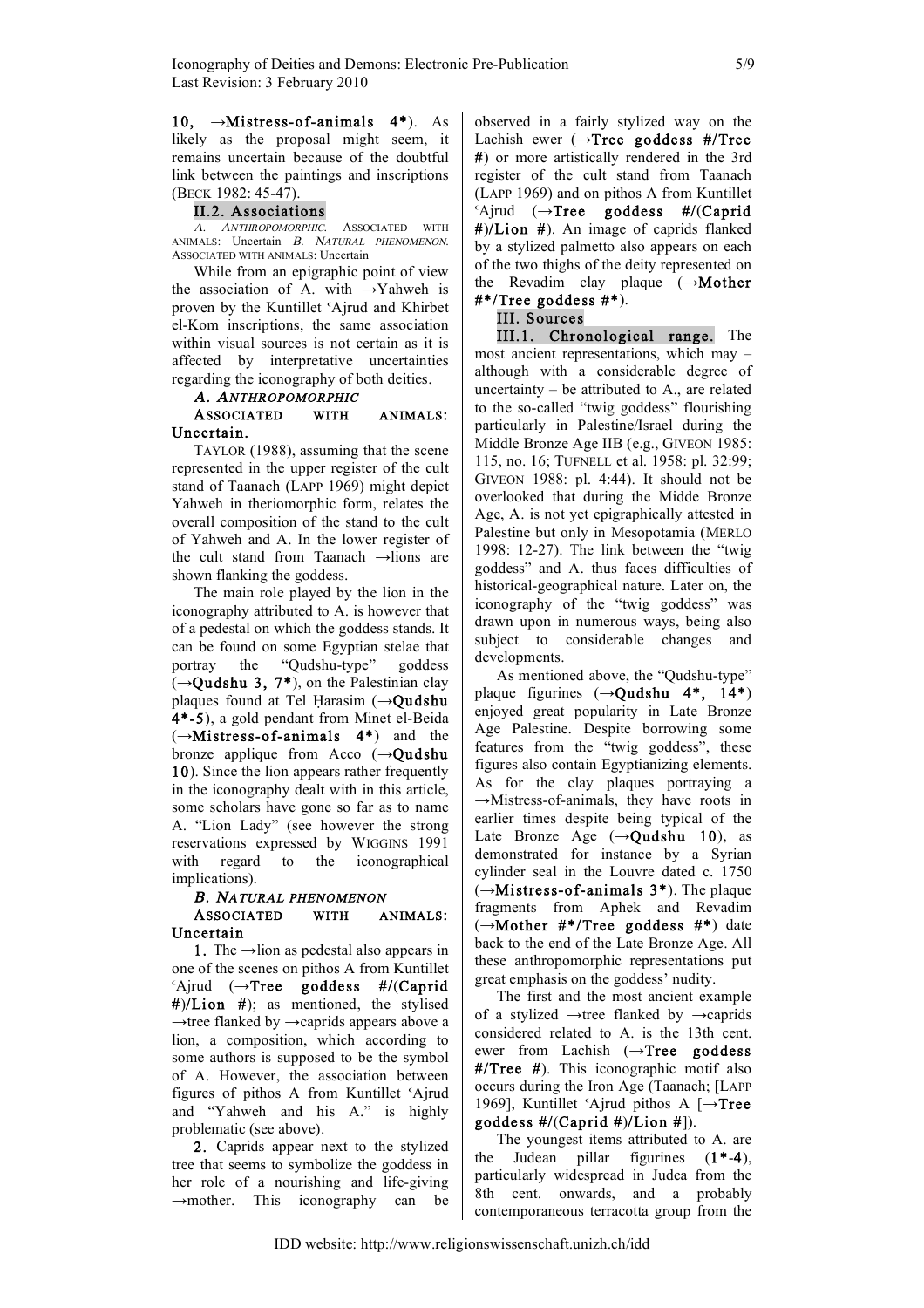antiquities market (JEREMIAS 1993: pls. 6-7; KEEL 2005: 186f).

III.2. Geographical distribution. From a geographical point of view, this article has focused on Palestine/Israel, but several iconographic types examined (such as the motifs of the stylized →tree or the →Mistress-of-animals) are known throughout the ancient Near East.

The seals, which portray the so-called "twig goddess" are distributed all over the Palestinian territory: starting from Megiddo northwards  $(\rightarrow$ **Nude goddess #**), through Aphek (GIVEON 1988: pl. 4:44), and Gezer (GIVEON 1985: 115, no. 16) in the center, to Lachish (TUFNELL et al. 1958: pl. 32:99) in Southern Judah.

Some of the above mentioned examples of the Mistress-of-animals come from the Syria  $(\rightarrow$ **Mistress-of-animals 3\*-4**), but such iconography is also present elsewhere: in the south of Phoenicia at Acco  $(\rightarrow$ Qudshu 10), or at Tanaach (LAPP 1969), Tel Ḥarasim ( $\rightarrow$ Qudshu 4\*) or Lachish  $(\rightarrow$ Qudshu 9<sup>\*</sup>) in Palestine/Israel.

The →nude goddess of the "Qudshu type" is frequently found in Palestine/Israel  $(\rightarrow$ Qudshu 4<sup>\*</sup>, 14<sup>\*</sup>), but their at times very Egyptian-like appearance suggests that they are a typical Palestinian development of an Egyptian tradition  $(\rightarrow$ Qudshu 3, 7\*).

The two fragments of the breast-feeding female figure come from the coastal area of Palestine/Israel (→Mother #\*/Tree goddess  $#*)$ . Distinctive of the territory of Judah are the hundreds of female Iron Age II pillar figurines (1\*-3\*). Comparable figurines were also found outside of Judah (4\*), but these have features that easily distinguish them from the Judahite figurines. The terracotta group purchased by JEREMIAS (1993: pls. 6-7; KEEL 2005: 186f) from the antiquities market is also said to come from the territory of Judah.

The iconographic motif of the stylized tree flanked by →caprids occurs throughout the ancient Near East, but it was correlated with A. on the ground of the geographical origin of three objects: the Canaanite jug from Lachish  $\rightarrow$ Tree goddess #/Tree #), the Taanach stand and pithos A from Israelite resp. Judahite Kuntillet ˓Ajrud  $(\rightarrow$ Tree goddess #/(Caprid #)/Lion #).

III.3. Object types. Middle Bronze Age scarabs represent the so-called "twig goddess" (GIVEON 1985: 115, no. 16; TUFNELL et al. 1958: pl. 32:99; GIVEON 1988: pl. 4:44), while the bronze applique from Acco  $(\rightarrow$ Qudshu 10) and the gold leaf plaque from Lachish  $(\rightarrow$ Qudshu 9<sup>\*</sup>) attest the employment of more precious and finer materials during the Late Bronze Age. However, most objects put forward as representative of A. are clay plaques, figurines or vessels. Both, the terracotta pillar figurines  $(1^* - 4)$  and plaques  $(\rightarrow$ Qudshu 4\*, 8\*, 14\*,  $\rightarrow$ Mother  $\#*/\text{Tree}$  goddess  $\#*$ ) as well as the rudimentary drawings on the Lachish ewer  $(\rightarrow$ Tree goddess #/Tree #) and on pithos A from Kuntillet  $'A$ jrud ( $\rightarrow$ Tree goddess  $\#/(\text{Caprid }\#)/\text{Lion }\#$ ,  $\rightarrow$ Bes #\*) reveal the usage of inexpensive materials typical of popular cult practices.

IV. Conclusion. The prevailing feature of the most ancient iconographic typology attributed to A., the Middle Bronze Age IIB "twig goddess"  $(\rightarrow)$ Twig; GIVEON 1985: 115, no. 16; TUFNELL et al. 1958: pl. 32:99; GIVEON 1988: pl. 4:44), is explicit nudity associated with vegetation fertility. This characteristic of the presumed A. iconography is confirmed or even emphasized in various iconographic types of the Late Bronze Age, particularly the obvious nudity of the goddess represented on "Qudshu-type" plaque figurines  $(\rightarrow$ Qudshu 3-4<sup>\*</sup>, 7<sup>\*</sup>, 14<sup>\*</sup>) and of the →Mistress-of-animals from Taanach. Vagina exposition is even more explicit on the Aphek and Revadim plaques  $(\rightarrow \text{Mother } #*/ \text{Tree } \text{goddess } #^*).$ Again, the association with vegetation confirms the fertility character of in the presumed A. iconographies during this period.

Such emphasis on nudity and fertility leads to the conclusion that the main feature of the suggested visual sources of A. in the Middle Bronze Age and Late Bronze Age was that of a →mother goddess, donor and protector of life and vitality. It should be stressed, however, that such a characterization is not in accordance with what may be inferred on A. from contemporary epigraphic sources. As a matter of fact, there is virtually no association of A. with fertility, sex, or vegetation in 2nd mill. Ugaritic and Akkadian texts (MERLO 1998: 38f, 106- 108). This dichotomy between the presumed iconographic depictions of A. and the epigraphic sources is further aggravated by the geographical gap between epigraphic and iconographic attestations, since the goddess is not documented in Palestine earlier than the first mill. During the earlier 2nd mill. or Middle Bronze Age A. is attested only in Mesopotamia as one of the spouses of the god  $\rightarrow$ Amurru, while during the Late Bronze Age she is known from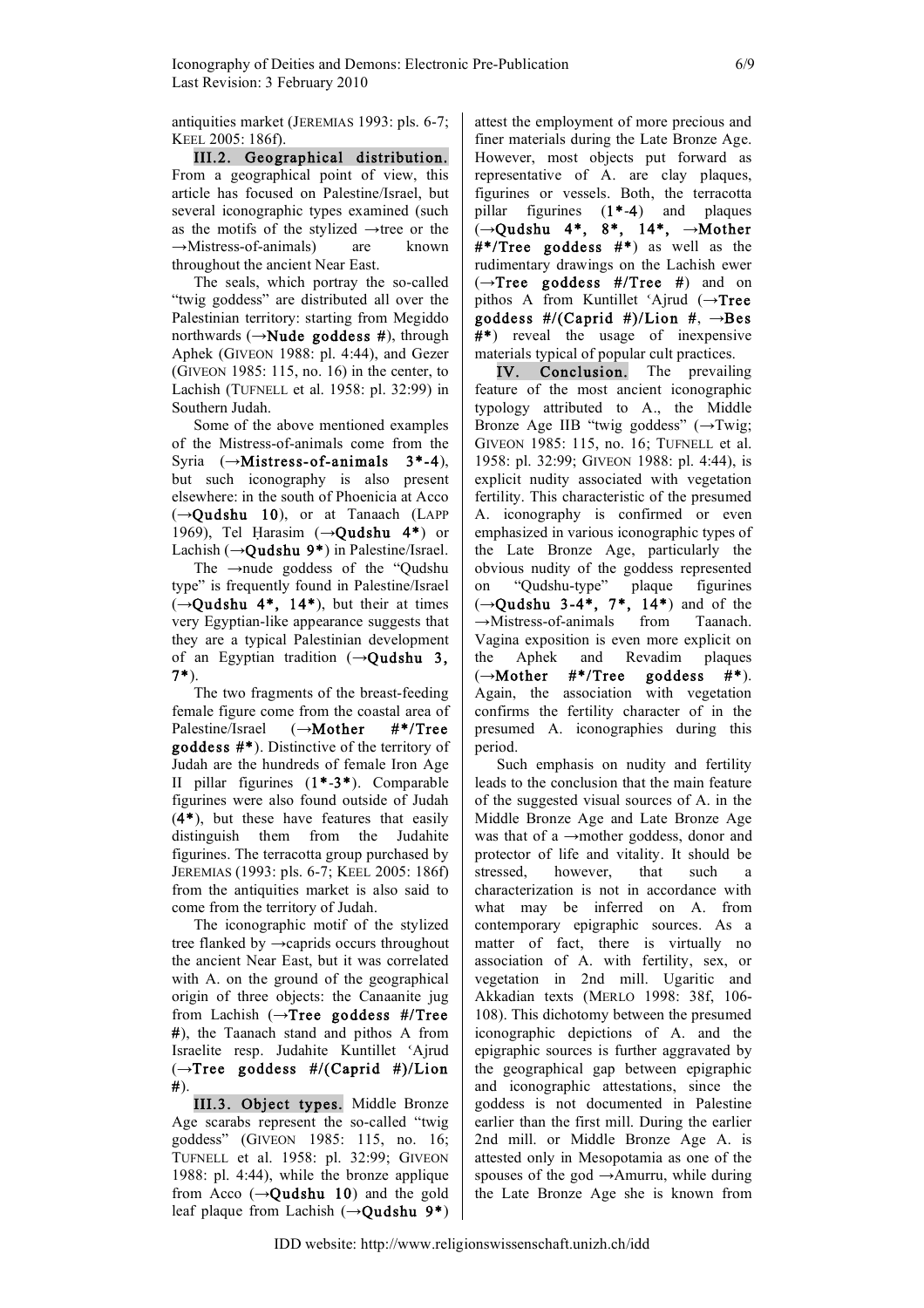Ugaritic texts and an Hittite myth as the spouse of  $\rightarrow$ El (MERLO 1998: 11-111).

We are faced with a completely different situation in the first mill. Both epigraphic sources and the biblical text document a considerable relevance of a goddess named A. in Palestine/Israel, whereas the iconographic documentation seems to become more sporadic. Only few iconographic types from the Iron Age have been proposed as representations of A.: the Judean pillar figurines (1\*-3\*), the stylized  $\rightarrow$ tree flanked by  $\rightarrow$ caprids on pithos A from Kuntillet ˓Ajrud (→Tree goddess  $\#/$ (Caprid #)/Lion #), and a figure belonging to an unprovenanced terracotta group (JEREMIAS 1993: pls. 6-7; KEEL 2005: 186f).

The difficulties in the identification of the last two items have been mentioned above. The Judean pillar figurines  $(1*-3*)$ convey instead a different religious meaning. Their main characteristic the large breasts emphasizing the motherly and feeding aspect of the goddess rather than that of eroticism and/or fertility. Although the aspect of the nursing mother is not distinctive of A. in contemporary epigraphic sources, the pillar figurines should probably be considered as most representative for A., since they are best attested in the same period and area as the major epigraphic attestations of an A. cult.

#### V. Catalogue

1\* Pillar figurine, clay, 13.5 x 6.6 cm, Lachish, 800-600. \*TUFNELL et al. 1953: pl. 27:3; KLETTER 1996: no. 82 2\* Pillar figurine, clay, Gezer, 800-600. \*MACALISTER 1912: II 417 fig. 502; KLETTER 1996: fig. 4:2 3\* Pillar figurine, clay, 15 x 8.5 x 7 cm, Lachish, 700-600. Jerusalem, Rockfeller Museum, PM 34.128. \*TUFNELL et al. 1953: pl. 28:10; KLETTER 1996: no. 78, fig. 4:5 4 Pillar figurine, clay, Nebo, 800-700. SALLER 1965-1966: fig. 28:2; KLETTER 1996: fig. 10:1

#### VI. Selected Bibliography

MERLO 1997 • MERLO 1998 • HADLEY 2000

Paolo Merlo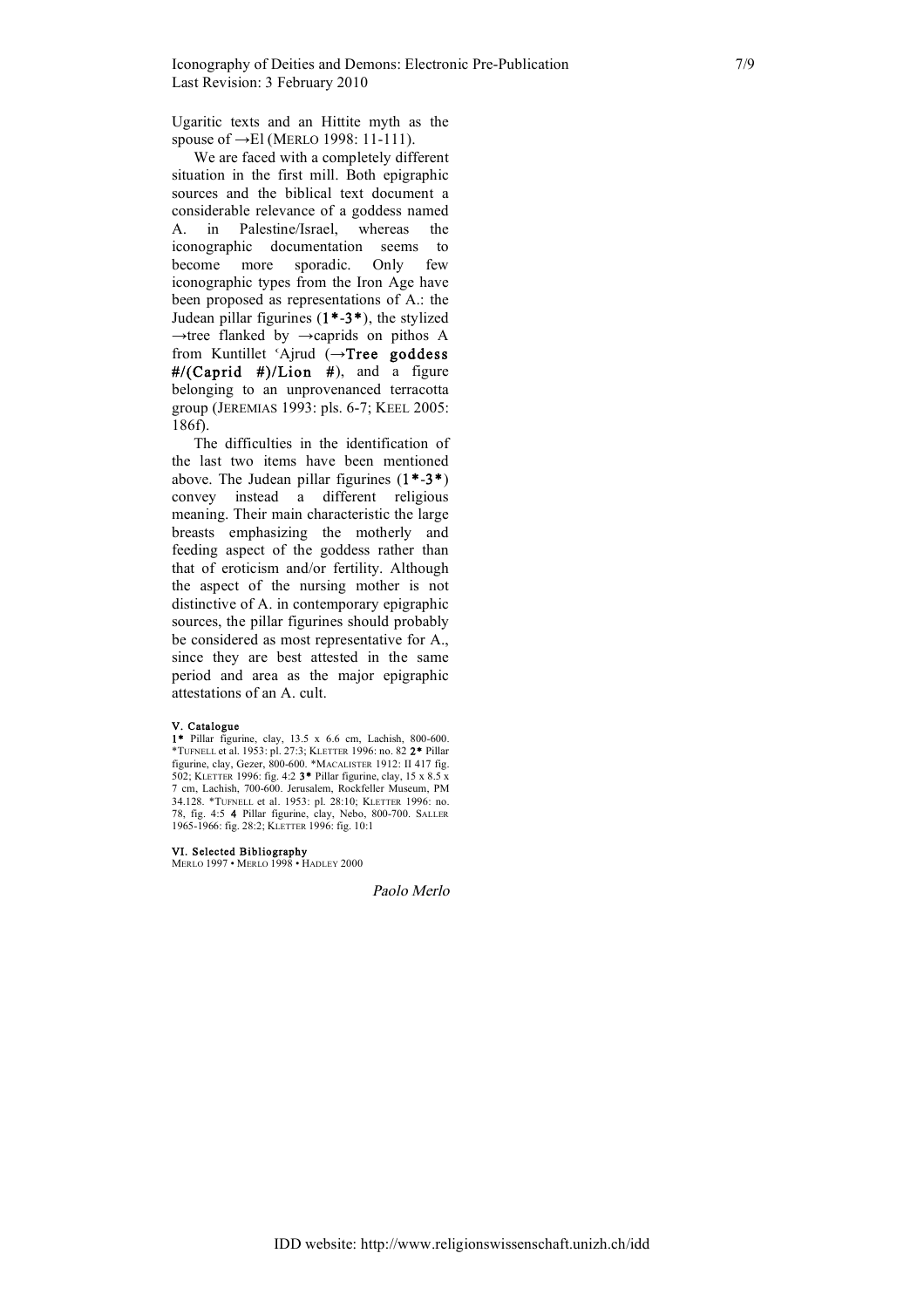#### **Bibliography**

- BECK P., 1982, The Drawings from Horvat Teiman (Kuntillet 'Ajrud): TA 9, 3-86.
- 1994, The Cult-Stands from Taanach. Aspects of the Iconographic Tradition of Early Iron Age Cult Objects in Palestine, in: FINKELSTEIN I./NA'AMAN N., eds., From Nomadism to Monarchy. Archaeological and Historical Aspects of Early Israel, Jerusalem, 352-381.
- BRETSCHNEIDER J., 1991, Architekturmodelle in Vorderasien und der östlichen Ägäis vom Neolithikum bis in das 1. Jahrtausend: Phänomene in der Kleinkunst an Beispielen aus Mesopotamien, dem Iran, Anatolien, Syrien, der Levante und dem ägäischen Raum unter besonderer Berücksichtigung der bau- und der religionsgeschichtlichen Aspekte (AOAT 229), Kevelaer/Neukirchen-Vluyn.
- CROSS F.M., 1954, The Evolution of the Proto-Canaanite Alphabet: BASOR 134, 15-24.
- 1973, Canaanite Myth and Hebrew Epic. Essays in the History of the Religion of Israel, Cambridge, MA.
- CORNELIUS I., 1993, Anat and Qudshu as the «Mistress of Animals». Aspects of the Iconography of the Canaanite Goddesses: SEL 10, 21-45.
- 2004, The Many Faces of the Goddess. The Iconography of the Syro-Palestinian Goddesses Anat, Astarte, Qedeshet, and Asherah c. 1500-1000 BCE (OBO 204), Freiburg Schweiz/Göttingen.
- DANTHINE H., 1937, Le palmier-dattier et les arbres sacrés dans l'iconographie de l'Asie occidentale ancienne, 2 vols., Paris.
- DAY J., 1986, Asherah in the Hebrew Bible and Northwest Semitic Literature: JBL 105, 385-408.
- DEL OLMO LETE G./SANMARTÍN J., 1996-2000, Diccionario de la lengua ugarítica (AuOrS 7-8), 2 vols., Sabadell-Barcelona.
- FREVEL Ch., 1995, Aschera und der Ausschließlichkeitsanspruch YHWHs: Beiträge zu literarischen, religionsgeschichten und ikonographischen Aspekten der Ascheradiskussion (BBB 94/1,2), Weinheim.
- GIVEON R., 1985, Egyptian Scarabs from Western Asia from the Collections of the British Museum (OBO.SA 3), Freiburg Schweiz/Göttingen.
- 1988, Scarabs from Recent Excavations in Israel (OBO 83), Freiburg Schweiz/Göttingen.
- HADLEY J.M., 2000, The Cult of Asherah in Ancient Israel and Judah. Evidence for a Hebrew Goddess (UCOP 57), Cambridge.
- HESTRIN R., 1987, The Cult Stand from Ta'anach and its Religious Background, in: Lipiński E., (ed.), Phoenicia and the East Mediterranean in the First Millenium B.C. (OLA 22), Studia Phoenicia V, Leuven, 61-77.
- 1987a, The Lachish Ewer and the 'Asherah: IEJ 37, 212-223.
- JEREMIAS J., 1993, Thron oder Wagen? Eine außergewöhnliche Terrakotte aus der späten Eisenzeit in Juda, in: ZWICKEL W., ed., Biblische Welten. Fs M. Metzger (OBO 123), Freiburg Schweiz/Göttingen, 40-59.
- KEEL O., 1998, Goddesses and Trees, New Moon and Yahweh. Ancient Near Eastern Art and the Hebrew Bible (JSOTSS 261), Sheffield.
- 2005, Eisenzeit II, in: KEEL O./SCHROER S., Eva Mutter alles Lebendigen. Frauen- und Göttinnenidole aus dem Alten Orient, Freiburg Schweiz, 164-199.
- KEEL O./UEHLINGER Ch., 1998, Gods, Goddesses and Images of God in Ancient Israel, Edinburgh = Ibid., <sup>3</sup>1995, Göttinnen, Götter und Gottessymbole. Neue Erkenntnisse zur Religionsgeschichte Kanaans und Israels aufgrund bislang unerschlossener ikonographischer Quellen (QD 134), Freiburg i.Br.
- KLETTER R., 1996, The Judean Pillar-Figurines and the Archaeology of Asherah (BAR IS 636), Oxford.
- KOCHAVI M., 1990, Aphek in Canaan. The Egyptian Governor's Residency and its Finds, Jerusalem.
- LAPP P., 1969, A Ritual Incense Stand from Taanach: Qadmoniot 15, 16f.
- MAIER W.A., 1986, 'Ašerah. Extrabiblical Evidence (HSM 37), Atlanta.
- MACALISTER R.A.S., 1912, The Excavation of Gezer, 3 vols., London.
- MACKENZIE D., 1912-1913, Excavations at Ain Shems (Beth Shemesh) (PEFA 2), London.
- MARGALITH O., 1994, A New Type of Asherah-Figurine?: VT 44, 109-115.
- MERLO P., 1994, L'Ašerah di Yhwh a Kuntillet 'Ajrud. Rassegna critica degli studi e delle interpretazioni: SEL 11, 21-55.
- 1997, Note critiche su alcune presunte iconografie della dea Ašera: SEL 14, 43-64.
- 1998, La dea Ašratum-Atiratu-Ašera. Un contributo alla religione semitica del Nord (Corona Lateranensis), Roma.
- MESHEL Z., 1979, Did Yahweh Have a Consort? The New Religious Inscriptions from the Sinai: BAR 5/2 (1979), 24-36.
- PARDEE D., 2000, Les Textes Rituels (RSO XII), 2 vols, Paris.
- RENZ J., 1995, Die althebräischen Inschriften. Text und Kommentar (Handbuch der althebräischen Epigraphik; Bd. I), Darmstadt.

SALLER S.J., 1965-1966, Iron Age Tombs at Nebo, Jordan: LA 16, 165-298.

- SCHMIDT B.B., 1995, The Aniconic Tradition. On Reading Images and Viewing Texts, in: EDELMAN D.V., ed., The Triumph of Elohim. From Yahwisms to Judaisms (CBETh 13), Kampen, 75-105.
- 2003, The Iron Age Pithoi Drawings from Horvat Teman or Kuntillet Ajrud. Some New Proposals: JANER 2, 91-125.
- SCHROER S., 1987, Die Zweiggöttin in Palästina/Israel. Von der Mittelbronze IIB-Zeit bis zu Jesus Sirach, in: KÜCHLER M./UEHLINGER Ch., eds, Jerusalem. Texte – Bilder – Steine (NTOA 6), Freiburg, 201-225.
- 1989, Die Göttin auf den Stempelsiegeln aus Palästina/Israel, in: KEEL O./KEEL-LEU H./SCHROER S., Studien zu den Stempelsiegeln aus Palästina/Israel, Band II, (OBO 88), Freiburg Schweiz/Göttingen, 89-207.
- STERN E./MAGEN Y., 2002, First Stage of Samaritan Temple on Mount Gerizim: IEJ 52, 49-57.
- STUCKEY J.H., 2002, The Great Goddesses of the Levant: BCSMS 37, 27-48.
- TAYLOR J.G., 1988, The Two Earliest Known Representations of Yahweh, in: ESLINGER L./TAYLOR J.G., eds., Ascribe to the Lord. Biblical & Other Studies in memory of P.C. Craigie (JSOTSS 67), Sheffield, 557-566.
- TUFNELL O. et al., 1953, Lachish III (Tell ed-Duweir). The Iron Age, London.
- 1958, Lachish IV (Tell ed-Duweir). The Bronze Age, London.
- UEHLINGER Ch., 1997, Anthropomorphic Cult Statuary in Iron Age Palestine and the Search for Yahweh's Cult Images, in: VAN DER TOORN K., ed., The Image and the Book: Iconic Cults, Aniconism, and the Veneration of the Holy Book in Israel and the Ancient Near East (Contributions to Biblical Exegesis and Theology, 21), Leuven, 97-156.
- WARD W.A., 1996, The Goddess within the Facade of a Shrine. A Phoenician Clay Plaque of the 8th Century B.C.: RivStFen 24, 7-19.
- WENNING R., 1991, Wer war der Paredros der Aschera? Notizien zu Terrakottastatuetten in eisenzeitlichen Gräbern: BN 59, 89-97.